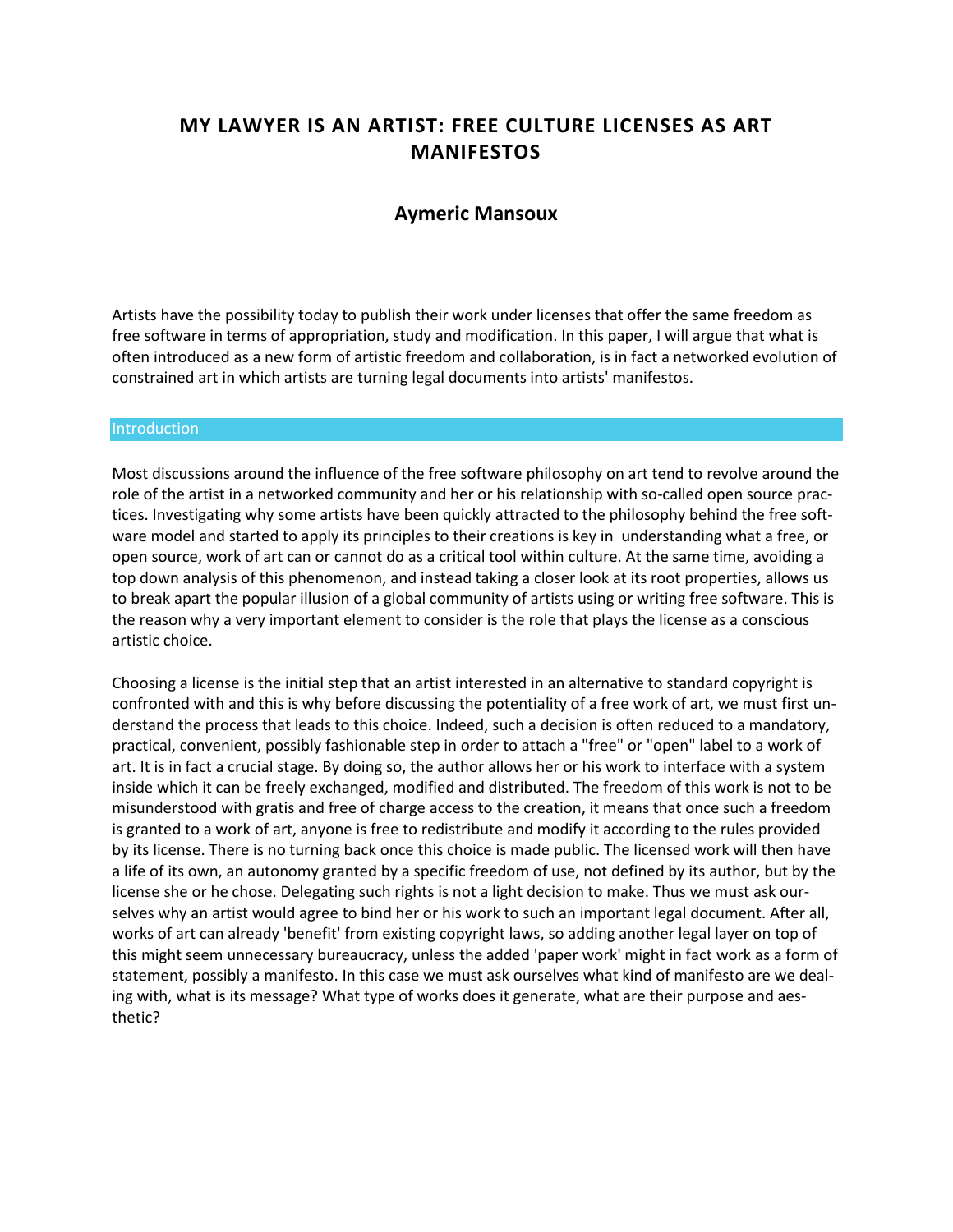#### The GNU Manifesto

In the history of the creation and distribution of manifestos the role of printing and publishing is often forgotten or given a secondary role. But, what would have become of the Futurist Manifesto without the support of the printing press and the newspaper industry in France and the rest of Europe? Not much, probably. So it is not without irony that one of the anecdotes often given to illustrate the motivations of Richard Stallman to write the GNU Manifesto, the founding text behind the free software movement, is tightly linked to the story of a defective printer. Indeed, very often, the origin of the document starts with a story about a problem Richard Stallman and some colleagues of his faced when Xerox did not give away the driver source code of the printer they had donated to MIT, preventing the hackers at the lab to modify and enhance it to fit their specific needs. In this case, this particular printer model had the tendency to jam and the lack of feedback from the machine when it was happening made it hard for the users to know what was going on. [1] Beyond the inability to print, and behind what seems to be a trivial anecdote, this event still remains one of the best examples to illustrate the side effects proprietary software can have in terms of user alienation. The programmers and engineers that were using the printer could have fixed or found a workaround for the jamming, and contributed the solution to the company and other users. But they were denied the access to the source code of the software. Such a deadlock is one of the reasons why the GNU manifesto was written. What is unique in this manifesto, is the idea that software reuse and access should be enforced, not only because it belongs to a long history of engineering practice, but also because software has to be free.

Looking at the text itself, we can see that the tone and the writing style used by Stallman make the GNU Manifesto closer to an art manifesto, than to yet another programmer's rant or technical guideline. As a matter of fact, we can read through the document and analyse it using the specific art manifesto traits that Mary Ann Caws has isolated based on the study of art manifestos produced during the twentieth century. [2] For instance Caws explains that "it is a document of an ideology, crafted to convince and convert." This is correct, the GNU manifesto starts with a personal story, turns it into a generalisation including other programmers and eventually involving the reader in the generalisation and explaining to her or him how to contribute right away. Caws also characterises the tone of manifestos as a "loud genre", and it is not making a stretch to see this feature in the all-capital recursive acronym GNU and the way it is introduced to the reader. It is the first headline of the manifesto and sets the self-referential tone for the rest of the text, as well as embodying a permanent finger pointing to what it will never be: "What's GNU? Gnu's Not Unix!." Furthermore, she reminds us that the manifesto "does not defend the status quo but states its own agenda in its collective concern", which is what Stallman does with the use of headlines to announce the GNU road-map and intentions clearly: "Why I Must Write GNU," "Why GNU Will Be Compatible with Unix," "How GNU Will Be Available," "Why Many Other Programmers Want to Help," "How You Can Contribute," "Why All Computer Users Will Benefit." the GNU Manifesto also instructs its audience on how to respond to the document with the presence of a final section "Some Easily Rebutted Objections to GNU's Goals" that lists and answers common issues that come to mind when reading it. Last but not least, manifestos are often written within a metaphorical framework that borrows its jargon from military lingo and for many the GNU Manifesto is being perceived and presented as a weapon, essential in the war against the main players of the proprietary software industry, such as Microsoft. In fact many hackers saw in the GPL an effective tool in "the perennial war against Microsoft." [3] Thus, when the copyleft principle, the mechanism derived from the GNU manifesto, is introduced in the 1997 edition of the Stanford Law Review, it is precisely described as a "weapon against copyright" [4] and not just a 'workaround' or 'hack'.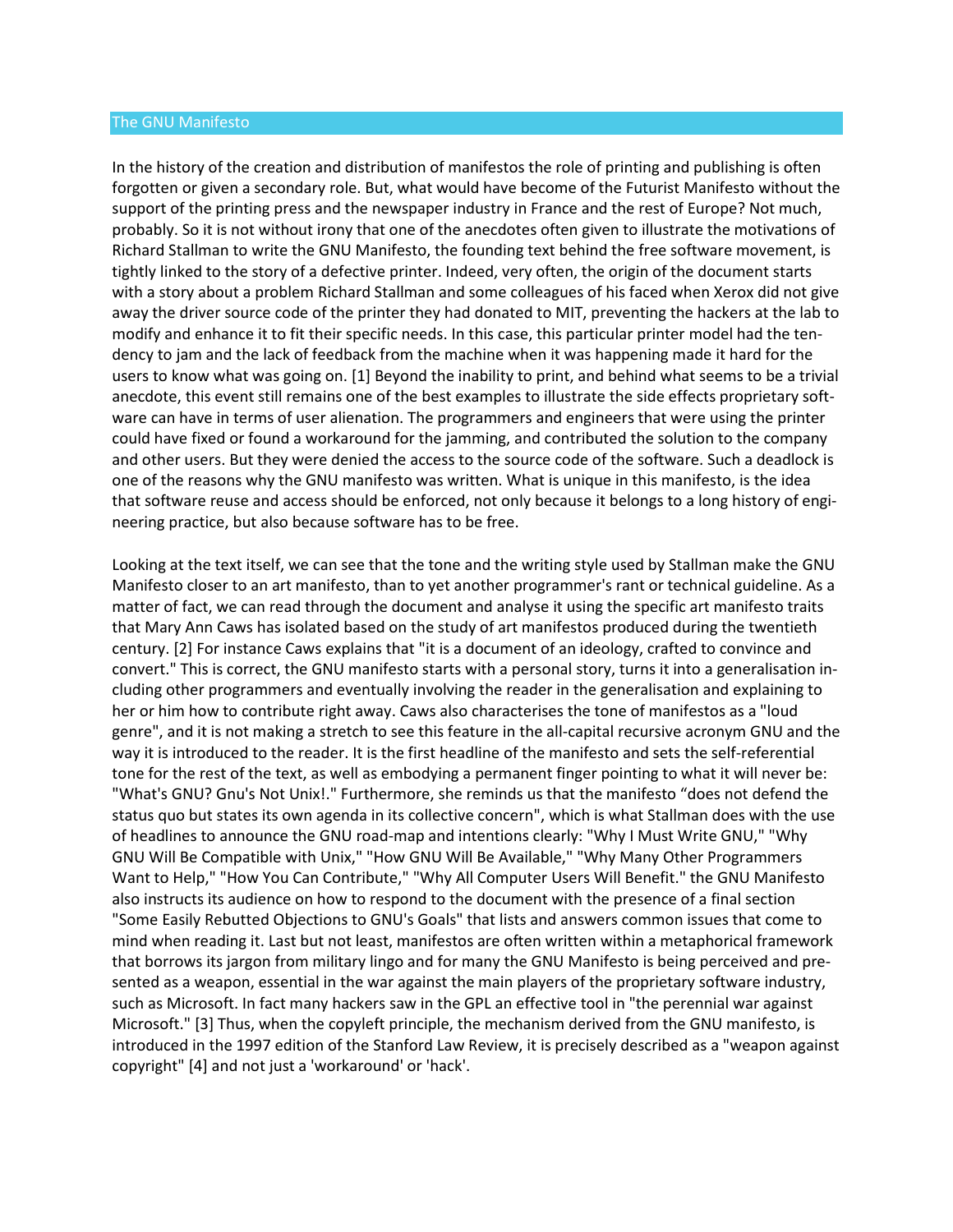#### From the Manifesto to the License...

This particular concept of freedom, as it is expressed in the manifesto, is focused on the usage and the users of software. It will eventually lead to the maintenance by the Free Software Foundation (FSF) of a definition of free software and the four freedoms that can ensure its existence. On top of that, the GNU Manifesto is practically implemented with the GNU General Public License (GPL), that provides the legal framework to enable its vision of software freedom. It means every work that is defined by its author as free software, must be distributed with the GPL. The license itself works as a constant reference to the manifesto, by the way it is affecting the software and its source code distribution. Every software distributed with the GPL becomes the manifestation of GNU, and the license's preamble is nothing else but an alternative text paraphrasing the GNU Manifesto. This preamble is not a creative addition to the license, on the contrary the Frequently Asked Questions (FAQ) of the FSF even insists that it is an integral part of the license and cannot be omitted, thus making form and function coincide.

Even though the GPL was specifically targeting software, it does not take long for some people to see this as a principle that could be adapted or used literally in other forms of collaborative works. As early as 1997, copyleft is mentioned as a valid framework for collaborative artworks in which artists would pass "each work from one artist to another." [5] Of course, this is suddenly brought to our attention not because of the collaboration itself, but because of its sudden legal validity. Indeed the idea of passing works from one artist to another and encouraging derivative works is nothing new. For instance, back in the sixties, mail artists such as Ray Johnson even used the term "copy-left" in their work, [6] and it was possible on some occasions to spot the now very popular copyleft icon, an horizontally mirrored copyright logo, marking a mail art publication. In this context copy-left was seen as a symbol of "free-fromcopyright relationships" with other artists in a way that was "not bound to ideologies." [7] In a strange twist, the use of this term is echoing years later, not without cynicism, in some reproductions of Johnson's works which are now stamped "Copyright the estate of Ray Johnson." [8]

So why a sudden interest in such practices? Precisely because of the growing development of intellectual property in the field of cultural production. At the time, under the 1976 copyright act, the only recognised artistic collaborative work was the joint work, in which it is required that all the authors agree that all their contributions are meant to be merged into one, flattened down, work. This made perfect sense in the context of the print based copyright doctrine but was clearly not working for digital environments where the romantic vision of the author is dissolved in the complex network of branches, copies and processes inherent to networked collaboration. This situation provided much headache to lawyers focused on the copyrighting of digitally born works. One of these works is for instance Bonnie Mitchell's 1996 "ChainArt" project, in which her students and fellow artists were invited to modify a digital image and pass it to someone else using a file server. In such a project the whole process and its different iterations are the work itself, not the final image at the end of the chain. The work exists as a collection of derived, reused and remixed individual elements that cannot be flattened down into one single 'joint work' and as a consequence, from a legal perspective, could neither be protected nor credited properly under the limited copyright regulations. [9] No surprise then that Heffan picked the Chain Art project as an example of artistic work that could greatly benefit from the GPL and the use of copyleft that can encourage "the creation of collaborative works by strangers." [10]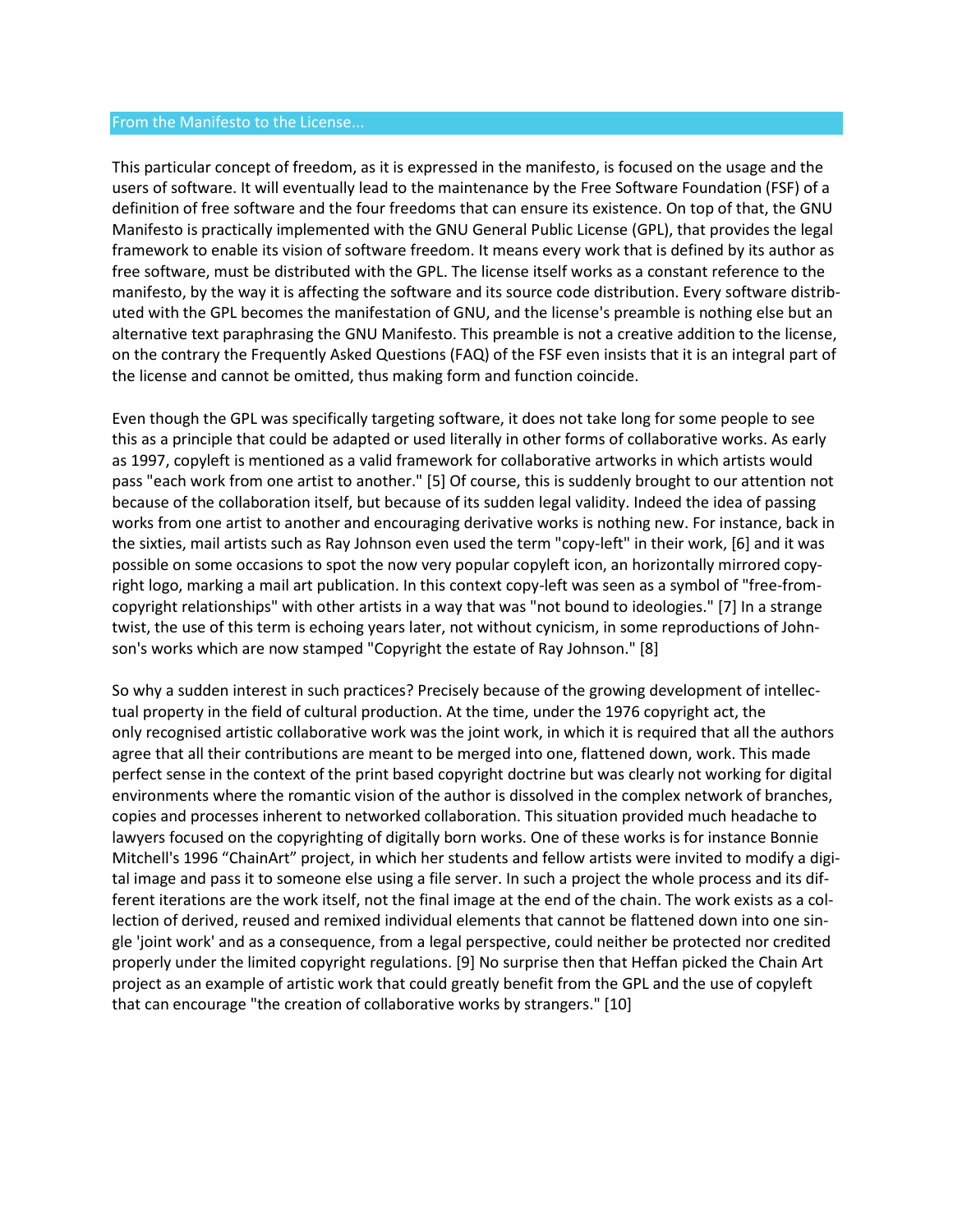#### … and back to the Manifesto

Although this conclusion makes perfect sense legally, it clearly overlooks and diminishes the artistic desire to reflect upon the nature of information in the age of computer networks. Many artists adopted the GPL early on, not because of their wish to collaborate with strangers, but instead to augment their work with a statement derived from the free software ideology. For instance Mirko Vidovic used the free software definition to develop the GNU Art project, [11] in which suddenly, the GPL becomes a political tag, a set of meta data that could be applied to any work of art. By choosing the GPL as a means of creation and distribution, artists are aiming at implementing an apparatus similar to the digital aesthetics that Critical Art Ensemble (CAE) had described "as a process of copying […] that offers dominant culture minimal material for recuperation by recycling the same images, actions, and sounds into radical discourse." [12] The weapon against copyright becomes a flagship for the recombining dreams of the digital resistance as envisioned by CAE. But by directly reusing the GPL, projects such as GNU Art failed none the less to really break through the position of Stallman that refuses to take part in judging if whether or not works of art should be free.

This is why a few lawyers, Mélanie Clément-Fontaine, David Geraud, as well as artists, Isabelle Vodjdani and Antoine Moreau, felt the need to make more explicit the artistic context and motivations of a liberated work of art by creating the Free Art License (FAL), equivalent to the popular free software GNU public License and articulated specifically for the creation of free art. [13] Suddenly, the license becomes an art manifesto. In the FAL the rules of copyleft are exposed, they stand on their own and enable the artistic creation, not for the sake of creating but as a means to produce singular and collective works. What is seen as freedom is just a very specific definition as envisioned in the GNU manifesto and that can only exist within the set of rules it represents. Moved to an artistic context, the rules to define freedom become a system to make art. In the same way that 'cent mille milliards de poèmes' was the 1961 OuLiPo manifestation of creative rules, the free art license is also a combinative manifesto, one that enables free art. It is not a simple adaptation of the GPL to the French copyright law, it is a networked art manifesto that operates within the legal fabric of culture.

Anyone who respects the rules of the FAL is allowed to play this game. Just like the ludic aspect in OuLiPo's work, and its probable root from Queneau's flirt with surrealism, artists who start to consciously use the GPL and the FAL solely for its 'exquisite' properties might start a superficial relationship with the creative process. Indeed, Raymond Queneau, co-founder of the OuLiPo reminded us already that we should not stop at the process' aesthetics itself because "simply constructing something well amounts to reducing art to play, the novel to a chess game, the poem to a puzzle. Neither saying something nor saying something well is enough, it is necessary that it be worth saying. But what is worth saying? The answer cannot be avoided: what is useful." [14] In other words and adapted to the FAL, the network aesthetics are not enough, their existence must be contextualised and positioned to escape its fate of a convenient technological and legal framework. This is why if the game aspect is obvious in the collective works that surround the FAL, we must see beyond the rules that are presented to us to perceive that such an artistic methodology aims to be an answer to the issue perceived by Chon in the analysis of the "ChainArt" project. Namely, to engage with the fluidity of information and try to turn the clichéd attitude of artists towards their unique and immutable contributions to art into a useful game. At the same time the emphasis is put on the collective nature of production and not community work.

The main issue with the intention of the FAL is that unlike the digital aesthetics modeled by CAE from Lautréamont's ideas, [15] the mechanism of a free art, against the capitalisation of culture and for the free circulation of ideas within the network can only work by making the machine responsible for this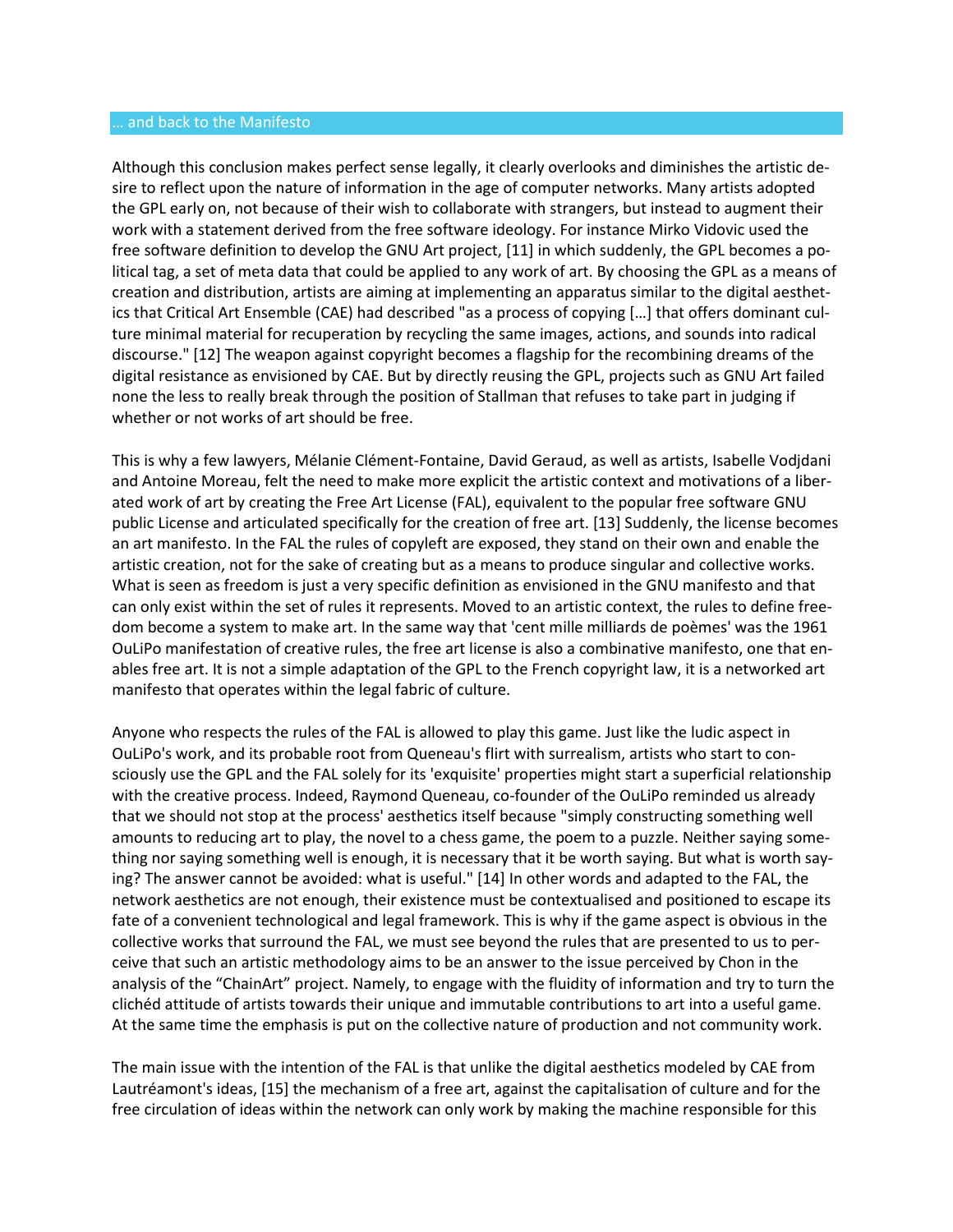very same capitalisation legitimate. While the mail art derivatives are happening outside of any obvious legal regulations, the copyleft art is literally hacking the system to reach a symbiosis and establish a kingdom within the kingdom. As a consequence these political works are very different from the artistic politics developed after the Russian revolution and World War I. Here, the artist is not an agent of the revolution but the vector of an 'arevolution'. A copyleft art is in the end not so much a critical weapon but instead a cornucopia that operates recursively and only within the frame of its license. Artists that are engaging with it, thus turning the license in a shared manifesto, cannot materialise an anti-culture, a counter culture, nor a subculture, they must create their own from scratch. Instead of seeking opposition and destruction of an enemy, they aim at founding and building.

### **Conclusion**

If we look at 1897 Mallarmé's 'Un coup de dés jamais n'abolira le hasard', it is possible to only see it as an interesting visual design experiment in poetry. This approach misses the reason why this work exists in the first place. By turning art into the gathering and composing, even painting of both time and space within a text, it reached the apotheosis of parnassianism and symbolism upon which modernism broke through. [16] A similar issue of complex lineage and contextual information surrounds a document such as the FAL and leads to concurrent 'raisons d'être.' Indeed, the FAL is not just an 'excercice de style,' it is the embodiment of several elements that are announcing important changes in artistic practices: a call to turn legal rules into a constrained art system, a reflection on the nature of collaboration and authorship in the networked economy, a living archeology of the creative process by bringing traceability and transparency, and ultimately, the mark of an age of copyright and bureaucratic apotheosis that is pushing artists to develop their practice within the administrative structure of society and embed it in their creative process.

Unfortunately, and this is one of the reasons there is so much confusion and misunderstanding about the use of such licenses by artists and theoreticians, is that, with such a manifesto where form meets function, once the license is used, it triggers a process of rationalisation that leads to a fragmentation of the original ideology and intention into different, possibly contradictory, elements:

- A toolkit for artists to hack their practice and free themselves from consumerist workflows.
- A political statement against the transformation of the digital culture into what CAE calls the "reproduction and distribution network for the ideology of capital".
- A legal and technical framework to interface with the current system and support existing copyright law practices.
- A lifestyle, and sometimes fashion statement.

In practice it is possible for an artist to only see one of these facets and either ignore or not be aware of the others, making the license as manifesto multidimensional, open to different interpretations, not unlike the medium it was drafted in: the law.

*Copyleft: This work is free, you can distribute and modify it under the terms of the Free Art License. [http://artlibre.org/licence/lal/en](http://artlibre.org/​licence/​lal/​en)*